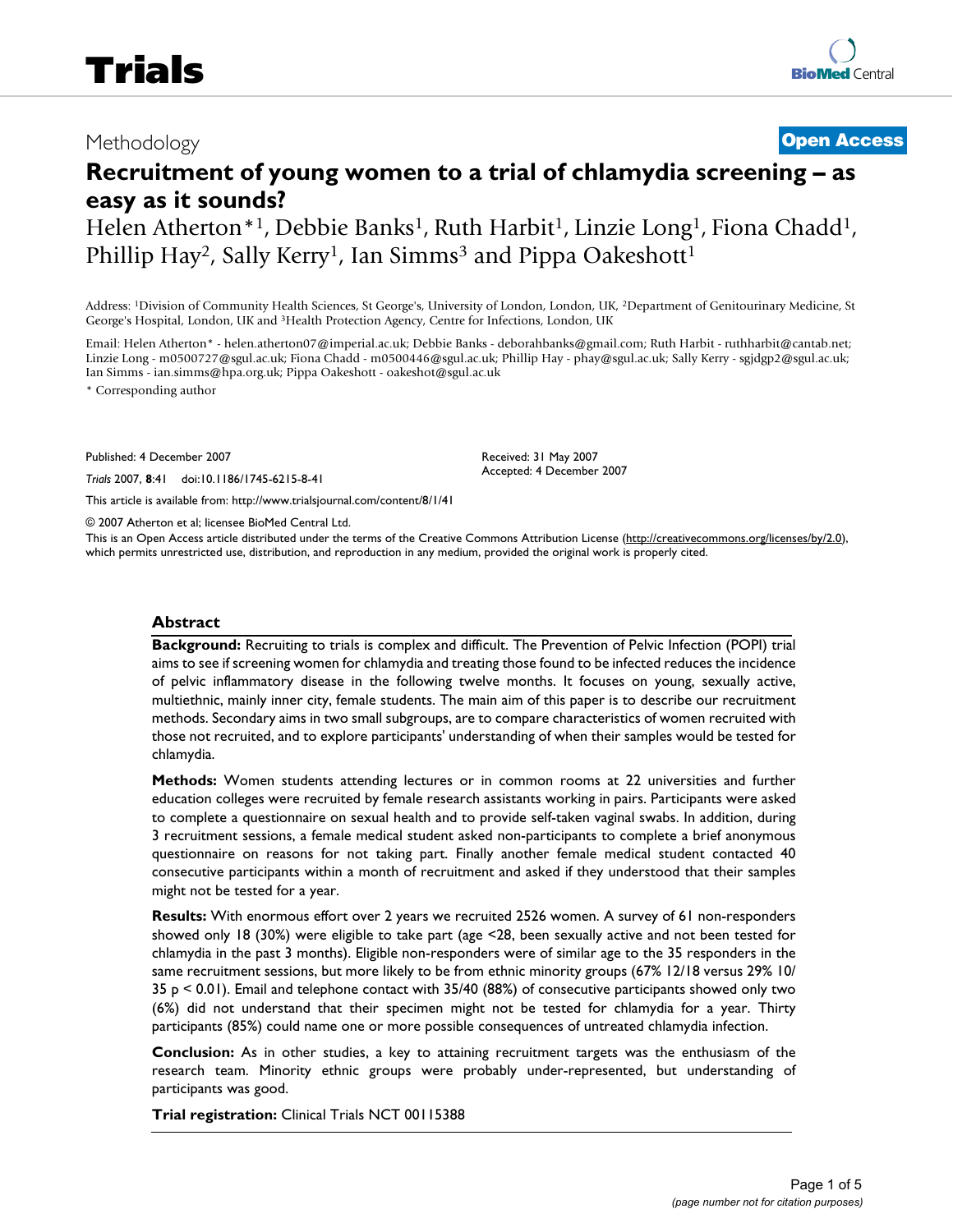# **Background**

The Prevention of Pelvic Infection (POPI) trial aims to see if screening young, sexually active female students for chlamydia and treating those found to be infected reduces the incidence of pelvic inflammatory disease (PID) in the following twelve months. It is a community based, randomised control trial (Clinical trials NCT 00115388) where samples in the intervention group are tested for chlamydia immediately, and infected women referred for treatment. Control samples are stored and analysed after 12 months. Participants are asked to fill out a consent form, complete a questionnaire on sexual health and provide self-administered vaginal swabs in the nearest toilet. A follow up questionnaire is used to assess incidence of PID in both groups a year after participation.

Recruiting participants to randomised control trials is often difficult, and around two thirds of trials fall short of their target numbers or need to extend the recruitment period (1). Recruitment has been particularly difficult in the group we wished to attract for this trial: young, multiethnic sexually active female students from 11 Further Education (FE) colleges and 11 universities in Greater London. A potential barrier was the fact that only half the samples would be tested for chlamydia immediately.

We described initial recruitment problems in the first few months of this trial and the methods developed to try and overcome them [1]. Recruitment took place over two academic years 2004–6, and much more has been learned. The main aim of this paper is to describe difficulties encountered and strategies devised to increase recruitment during the second year 2005–6 when the majority (1800) of the 2526 participants were recruited. Secondary aims in two subgroups are to compare characteristics of women recruited with those not recruited, and to explore participants' understanding of when their samples would be tested for chlamydia.

# **Methods**

#### *Recruiters*

From September 2005 to October 2006 recruitment was carried out by two full time, young, recently graduated, female research assistants HA and DB. Another full time female research assistant joined the recruitment team for 6 months in January 2006. These research assistants were specifically chosen as recruiters of similar age and of the same sex as participants. Recruiters worked in teams of two or three depending on the numbers of women likely to be encountered at an institution. Female students were also trained as peer recruiters and used when more help was required, for example in lectures with more than 100 students.

#### *Recruitment methods*

To be eligible for the trial, potential participants had to be female, aged <28, been sexually active at least once, and not been tested for chlamydia in the past 3 months. We used two recruitment methods: firstly talking to female students at the end of their lecture for five minutes to see whether they would like to take part, and secondly setting up a recruitment stall usually in a common room or reception area. When speaking to students at the end of a lecture, this was pre-arranged with the lecturer and we were often given an introduction. Where possible we focused on courses with more female students such as nursing, childcare and beauty therapy. Male students were asked to leave before a brief talk was given and information sheets handed out. After talking individually to recruiters, any female students who wished to take part did so there and then by completing a consent form and questionnaire in the lecture theatre, and providing specimens in the nearest lavatory.

When setting up a stall we liaised with the university or college to find a suitable area. We used bright posters, a pink table cloth and colourful informative fliers to help attract attention. This method usually involved us approaching groups of female students to see if they would like to take part. The two methods were used in conjunction to maximise recruitment on any particular day.

#### *Ethical Issues*

Ethical approval for the trial was granted by Wandsworth Research Ethics Committee (Ref 03.0054). We ensured that all participants were explicitly aware that their sample might fall into the control group and not be tested for 12 months. We recommended that if they had been at risk of sexually transmitted infection they should seek testing at a health care facility. This information was in both the patient information sheet and consent form. It was also reiterated at the point of recruitment. After recruitment a copy of the patient information sheet was posted to the participant's home.

#### *Survey of non-responders*

This was conducted as a medical student project by LL during 3 recruitment sessions in September 2006. The sessions were chosen to fit in with her academic timetable, and included both university and FE college students to give a range of potential participants. After a short explanation, LL gave a brief anonymous questionnaire to women who were not recruited. The questionnaire asked for age and ethnicity, whether students were eligible to take part and reason for non-participation.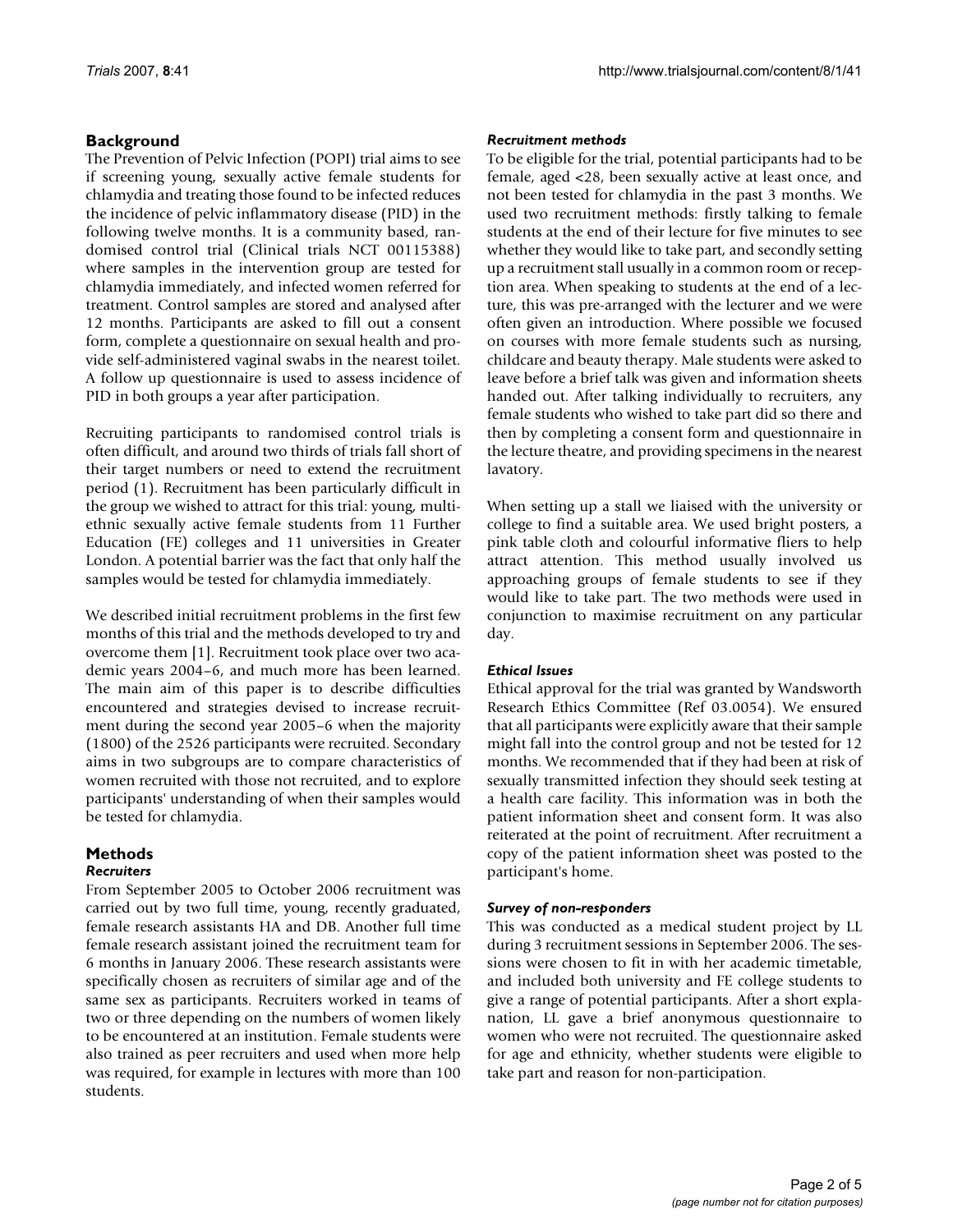# *Survey of participants' understanding about delayed chlamydia testing*

This was a student project done by another female medical student FC. In October 2006 she emailed a short questionnaire to 40 consecutive participants recruited in September 2006. The email was sent within a week of their participation. For non-responders and those without an email address she conducted the survey by telephone. The questionnaire asked:

1. Was it made clear to you that your sample may not be tested for chlamydia for a year?

2. What may happen if chlamydia infection is left untreated in women?

# **Results**

## *Recruitment rates*

We recruited 2526 eligible women by October 2006. Figure 1 shows that the number of women recruited per day during the second year of recruitment varied from 0–37. The days with low or zero recruitment were disappointing and bad for recruiters' morale. Reasons included cancelled lectures, the lecturer forgot we were coming, too few eligible students or too few women, or one or two negative students putting off the group.

## *Characteristics of non-responders*

A survey of 61 non-responders showed only 18 (30%) were eligible to take part. They were compared with 35 female students recruited at the same time. Eligible nonresponders were slightly younger than responders in the same recruitment sessions 20.1 versus 21.6 years (difference 1.5 years 95% CI -0.7 to 3.7). However they were more likely than responders to be from ethnic minority groups: (67% 12/18 versus 29% 10/35 RR 2.3 (1.3 to 4.3)). Reasons given for not taking part were: feeling uncomfortable about doing a self-taken vaginal swab (6), menstruating (6), in a rush (3), no reason given (3).

# *Understanding of delayed chlamydia testing*

Email or telephone contact with 35/40 (88%) of consecutive participants showed that only two (6%) did not understand that their specimen might not be tested for chlamydia for a year. Thirty participants (85%) could name one or more possible consequences of untreated chlamydia infection.

# **Discussion**

#### *Principle findings*

For successful recruitment we tried to be flexible and creative. However recruitment remained difficult, and our small sub study suggested that in those 3 recruitment sessions women not recruited were more likely than participants to belong to ethnic minority groups. In our other sub study understanding of the trial was good and only two of 35 participants responding said they did not understand that their vaginal samples might not be tested for chlamydia for a year.



Recruitment Figures for 131 days recruiting during the academic year Sept 2005 - June 2006

Recruitment figures for 131 days recruiting duri **Figure 1** ng the academic year September 2005 to June 2006 Recruitment figures for 131 days recruiting during the academic year September 2005 to June 2006.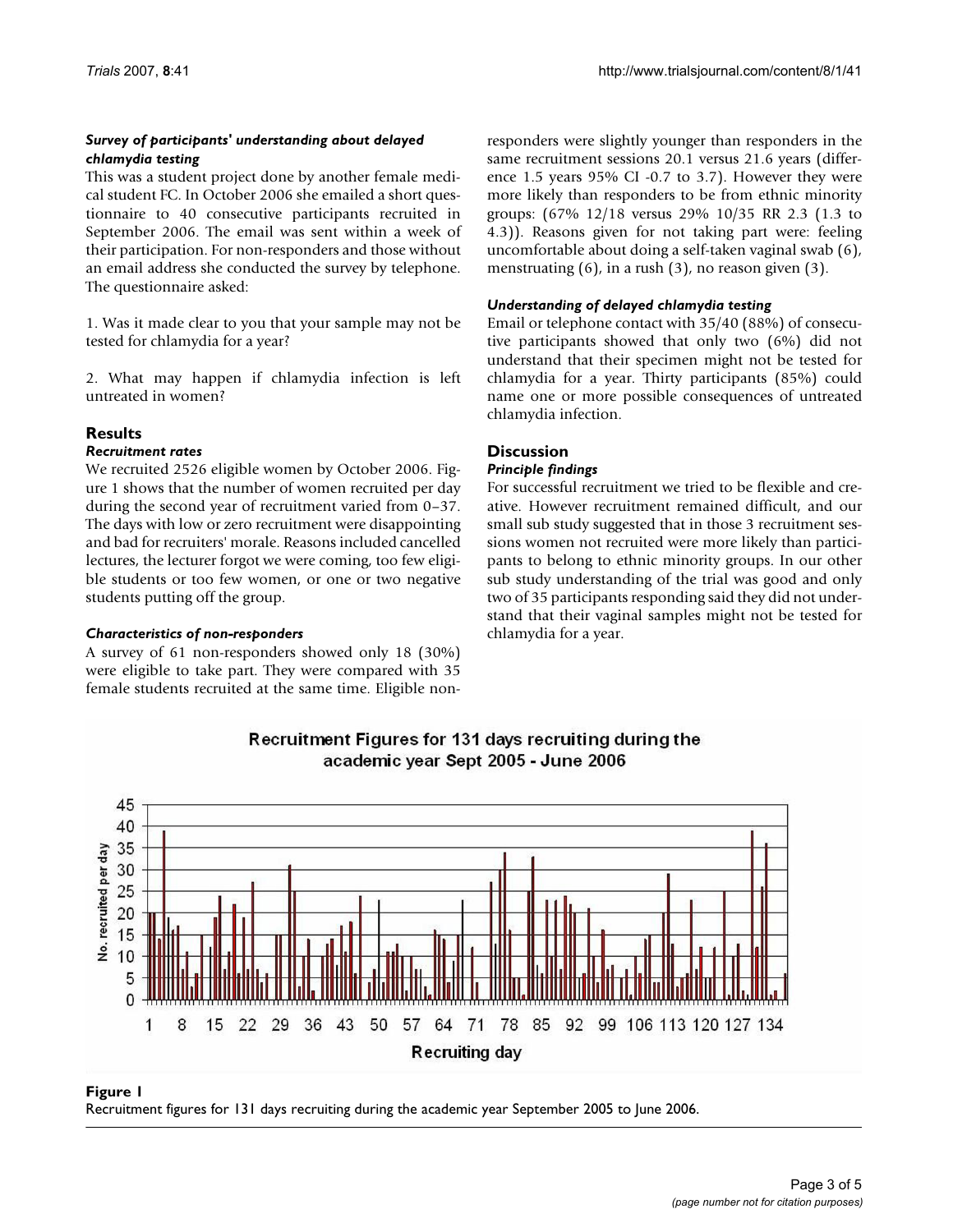#### *Strengths and weaknesses*

By continually trying to improve our recruiting methods, increasing the recruitment period and number of recruiters, and extending to more institutions, we finally recruited over 2500 women. A strength of the study is that unlike most studies of sexually transmitted infections, participants were recruited outside of health care facilities. A limitation is that the substudies looking at the characteristics of non-responders and the understanding of participants only included small numbers of women and may not be representative.

As in many other trials [2], our description of what we thought worked is only subjective and could not be assessed. However three aspects deserve discussion: awareness of cultural sensitivities, user-friendly language and incentives. Approximately 40% of our participants were from ethnic minorities and attitudes to being sexually active varied. Some women did not want to admit to being sexually active; others did not want to admit that they were not. We did not want anyone to be embarrassed so we quoted our eligibility criteria together: "*In order to take part you need to have had sex at least once and not have been tested for chlamydia in the last year*". The two criteria were mutually exclusive and so the women did not have to tell us or their friends their reason for not taking part. Despite this we had to exclude 10 participants whose responses to the confidential questionnaire indicated they had never been sexually active. This highlights the possible role of peer pressure

The second aspect which we modified over the course of the study was user-friendly terminology. We talked about preventing pelvic inflammatory disease and possible infertility rather than focusing on chlamydia testing and associated stigma [3]. We also ensured that we always referred to the vaginal swab as 'a small cotton bud, like the kind you use to put on make up, and you use it just like a tampon'. Thirdly we offered small incentives in the form of lollipops and coloured pens. Increasingly participants are expecting a reward for helping with research [4] and these incentives were well received. We also appealed to participants' possible altruistic side by emphasising the important contribution participants might make to research into women's health by giving just 10 minutes of their time.

## *Comparison with other studies*

In their description of a condom promotion trial, Gabbay et al point out the difficulty of recruiting healthy volunteers to primary care and community based trials [5]. They noted that altruism is a powerful motivation. In a qualitative study Featherstone et al observed that most eligible patients, whatever their level of knowledge, will struggle to make sense of their participation in randomised trials

[6]. Most of our sample of participants understood about the possibility of delayed chlamydia testing. Finally Ross et al conducted a systematic review of barriers to participation and suggested that the recruitment aspects of a trial should be carefully planned and piloted [7]. As in our trial, dedicated research staff are essential, and demands on patients should be kept to a minimum. Although it is not often feasible, we agree that proper evaluation is required of strategies to overcome barriers.

# **Conclusion**

We suggest it may be possible to use further education colleges and universities more frequently for community based research as they provide a large, varied and interesting population with which to work. Chlamydia testing using vaginal swabs is a sensitive topic, and we found it better to accept that recruitment was always going to be difficult regardless of technique, especially in a randomised trial where not every participant will be tested immediately.

Our experience may be transferable to other studies involving recruitment of young people in the community, and also to chlamydia screening in primary care. The risk of chlamydia is higher among those less likely to engage in screening [5], particularly sexually active teenagers. To be generalisable, research should make an effort to include such high risk, hard to reach groups.

## **Competing interests**

The author(s) declare that they have no competing interests.

## **Authors' contributions**

HA was involved in recruitment of the participants and the development of recruitment methods and drafted the manuscript, DB was involved in recruitment of the participants and the development of recruitment methods and was involved in drafting the manuscript, RH was involved in recruitment of the participants and the development of recruitment methods, LL carried out the survey of non responders, and was involved in drafting the manuscript, FC carried out the survey of participants understanding, and was involved in drafting the manuscript, PH participated in study design, conceived the idea of recruitment at universities and further education colleges and was involved in drafting the manuscript, SK participated in study design, provided the statistical analysis and provided substantial input in the writing of the manuscript, IS participated in the design of the study and commented on the manuscript and PO conceived the study, participated in its design and coordination and drafted the manuscript with HA. All authors read and approved the final manuscript.